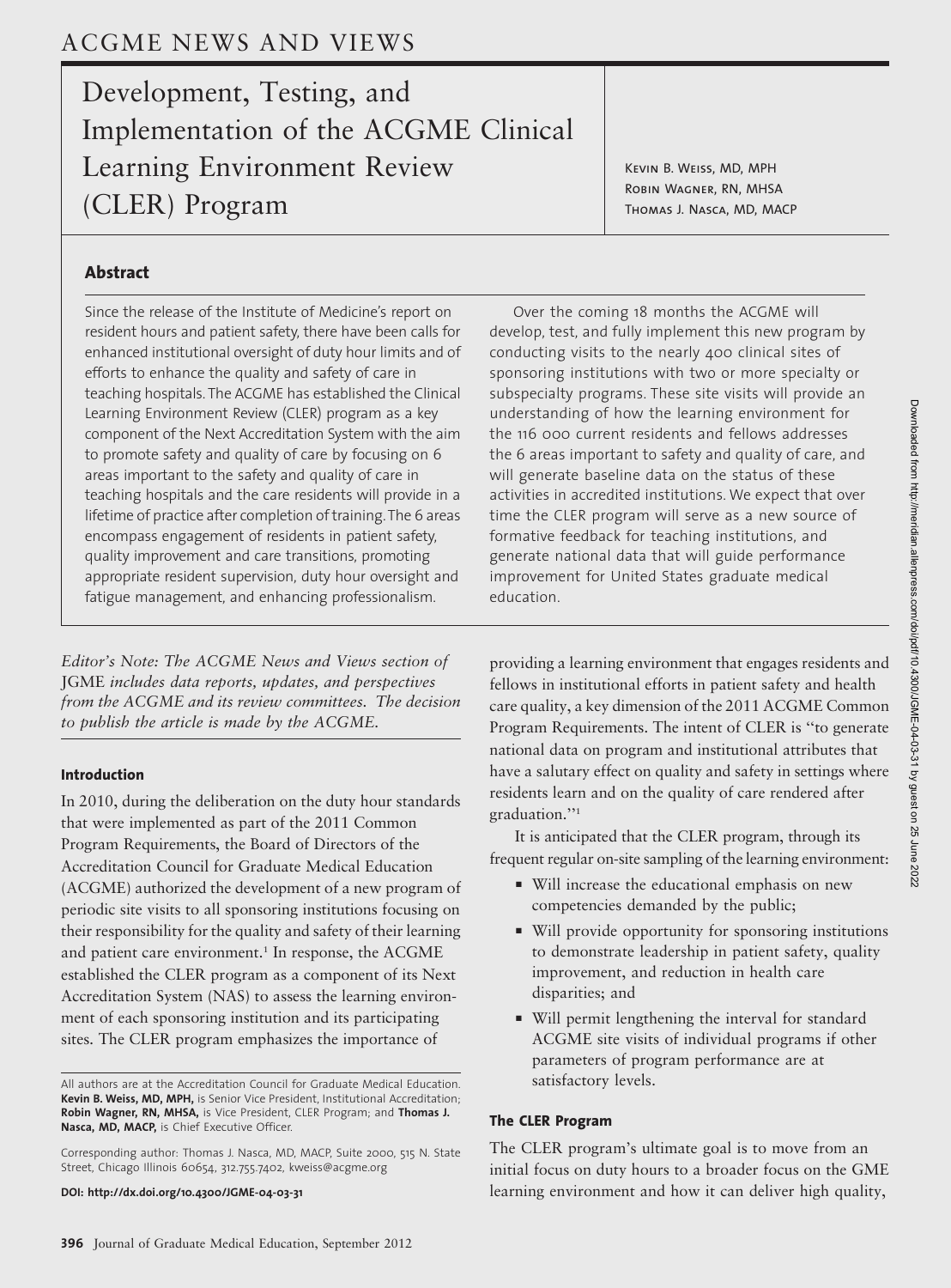#### BOX 1 SIX AREAS OF FOCUS FOR THE CLER PROGRAM

- Patient Safety including opportunities for residents to report errors, unsafe conditions, and near misses, and to participate in inter-professional teams to promote and enhance safe care.
- Quality Improvement including how sponsoring institutions engage residents in the use of data to improve systems of care, reduce health care disparities and improve patient outcomes.
- Transitions in Care including how sponsoring institutions demonstrate effective standardization and oversight of transitions of care.
- **Supervision** including how sponsoring institutions maintain and oversee policies of supervision concordant with ACGME requirements in an environment at both the institutional and program level that assures the absence of retribution.
- **E** Duty Hours Oversight, Fatigue Management, and Mitigation including how sponsoring institutions: (1) demonstrate effective and meaningful oversight of duty hours across all residency programs institution-wide; (2) design systems and provide settings that facilitate fatigue management and mitigation; and (3) provide effective education of faculty members and residents in sleep, fatigue recognition, and fatigue mitigation.
- Professionalism-with regard to how sponsoring institutions educate and monitor professionalism of their residents and faculty.

safe patient care and physicians prepared to contribute to health system improvement over a lifetime of practice.

The CLER program consists of 3 related activities: The CLER site visit, the CLER Evaluation Committee, and support for faculty and leadership development in the areas emphasized by the program.

The CLER Site Visit The site visit is the core of the CLER program, scheduled to occur on an ongoing basis every 18 months. This visit will initially focus on evaluating each sponsoring institution's primary clinical site the with regard to engagement of residents and fellows in 6 focal areas. The 6 areas ( $B\text{o}X$  1) are assessed via 5 overarching questions (BOX 2 ). Ultimately, the CLER visits will encompass assessment of the clinical learning environment in each of the major participating sites where resident education occurs. The visit is designed to start and end with a discussion with the executive leadership of the clinical site, including the Chief Executive Officer, other members of executive management, the Designated Institutional Official, the Chair of the GME Committee, and a resident representative.

The purpose of the opening discussion with senior leadership is to inform the site visit team of relevant institutional policies and solicit baseline impressions of how the executive leadership perceives their performance across the 6 focal areas. At the exit meeting, the site visit team will provide senior leadership with some initial feedback on their findings. Between these two bookended meetings with leadership, the site visit team will meet with residents and fellows, GME faculty, and other key members of hospital leadership. The site visitors will also conduct walking tours of clinical areas (eg, clinical inpatient and outpatient areas, operating room, intensive care, emergency departments), using this opportunity to

### BOX 2 CENTRAL QUESTIONS IN THIS INITIAL CYCLE OF CLER Evaluations

- & Who and what form is the infrastructure of a Sponsoring Institution's (SI) clinical learning environment? What organizational structures and administrative and clinical processes do the SI and its major participating sites have in place to support GME learning in each of the 6 focus areas?
- & How integrated is the GME leadership and faculty within the SI's current clinical learning environment infrastructure? What is the role of GME leadership and faculty to support resident and fellow learning in each of the 6 areas?
- & How engaged are the residents and fellows in using the SI's current clinical learning environment infrastructure? How comprehensive is the involvement of residents and fellows in using these structures and processes to support their learning in each of the 6 areas?
- **E** How does the SI determine the success of its efforts to integrate GME into the quality infrastructure? From the perspective of the SI and its major participating sites, what are the measures of success in using this infrastructure and what was the level of success?
- What areas has the SI identified as opportunities for improvement? From the perspective of the SI and its major participating sites (if different), what are seen as the opportunities for improving the quality and value of the current clinical learning environment infrastructure to support the 6 focus areas?

interact with residents, faculty, nurses, and other health care professionals, and possibly patients.

The CLER Evaluation Committee The CLER Evaluation Committee is designed to be distinct from the ACGME Review Committees. The goal of the Review Committees is to examine programs and institutions and issue accreditation decisions based on adherence to an established set of requirements. The charge to the CLER Evaluation Committee is to set expectations for the 6 focus areas and provide institutions with formative feedback from the site visits. The Evaluation Committee will not issue accreditation decisions. Rather, its purpose is to provide sponsoring institutions, their participating sites, and the ACGME Review Committees with valuable insights about the level of GME engagement in institutional initiatives across the 6 focus areas. For the first cycle of site visits (18 months), any information shared with the ACGME and its review committees will be de-identified and/or reported in aggregate. Beginning with the second cycle, it is anticipated that the Evaluation Committee will begin to share relevant information from the CLER site visits with the Institutional Review Committee and other ACGME Review Committees to help inform the Next Accreditation System.

The CLER Evaluation Committee is composed of a broad range of regional and national experts in patient safety, health care quality, and fatigue management. It also includes inter-professional and public representatives. The first in-person meeting of the Committee is scheduled to take place in the fall 2012.

Faculty and Leadership Development The ACGME recognizes that sponsoring institutions and the GME